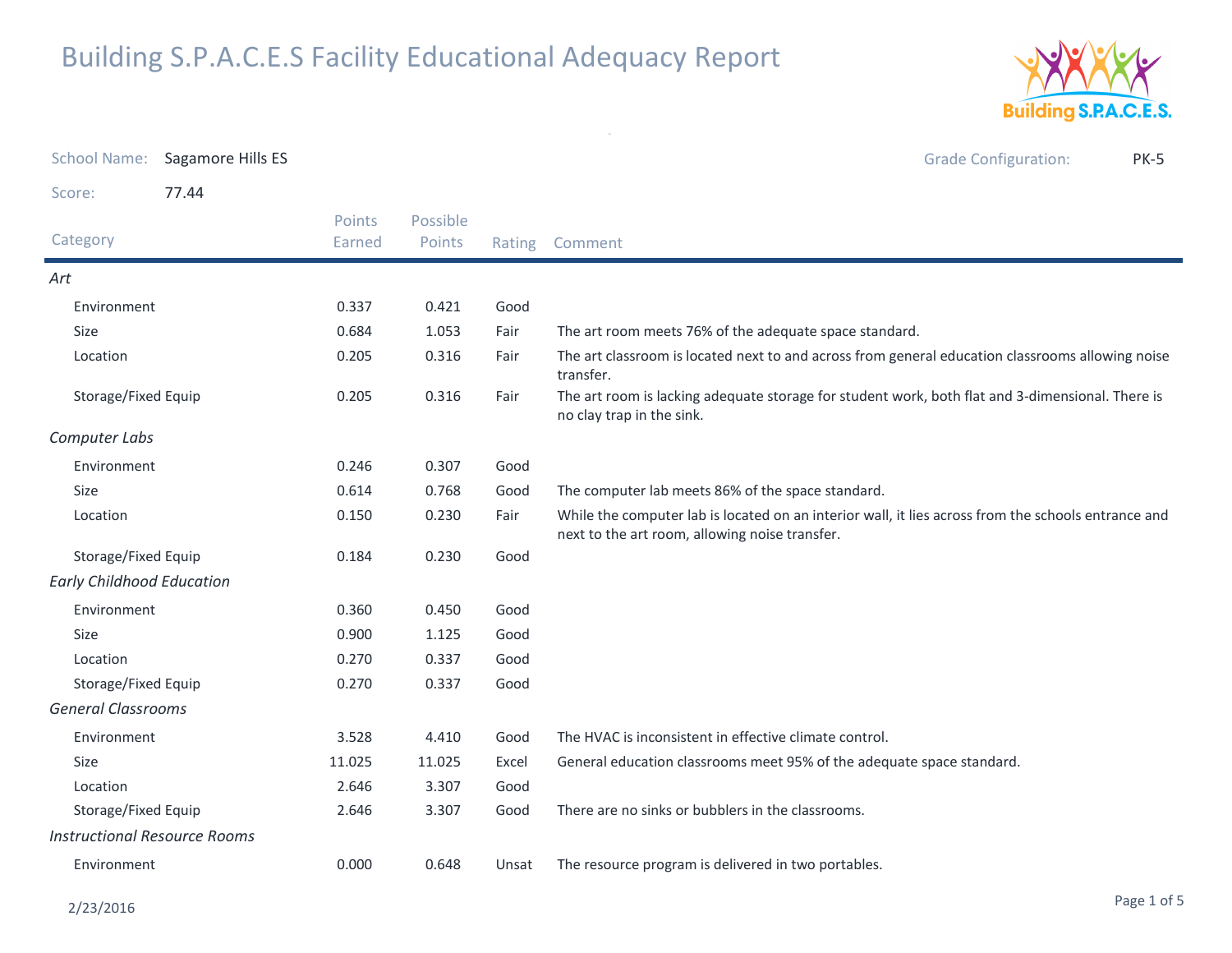

| <b>School Name:</b>                 | Sagamore Hills ES               |                  |                    |        | <b>Grade Configuration:</b><br><b>PK-5</b>                                                                |
|-------------------------------------|---------------------------------|------------------|--------------------|--------|-----------------------------------------------------------------------------------------------------------|
| Score:                              | 77.44                           |                  |                    |        |                                                                                                           |
| Category                            |                                 | Points<br>Earned | Possible<br>Points | Rating | Comment                                                                                                   |
| <b>Instructional Resource Rooms</b> |                                 |                  |                    |        |                                                                                                           |
| Size                                |                                 | 0.000            | 1.620              | Unsat  | The resource program is delivered in two portables.                                                       |
| Location                            |                                 | 0.000            | 0.486              | Unsat  | The resource program is delivered in two portables.                                                       |
| Storage/Fixed Equip                 |                                 | 0.000            | 0.486              | Unsat  | The resource program is delivered in two portables.                                                       |
|                                     | Kindergarten & Pre-Kindergarten |                  |                    |        |                                                                                                           |
| Environment                         |                                 | 0.300            | 0.375              | Good   | The HVAC is inconsistent.                                                                                 |
| Size                                |                                 | 0.751            | 0.938              | Good   | The kindergarten classrooms meet 86% of the adequate space standard.                                      |
| Location                            |                                 | 0.225            | 0.282              | Good   |                                                                                                           |
| Storage/Fixed Equip                 |                                 | 0.183            | 0.282              | Fair   | The storage for the classrooms is not adequate. The sinks and restrooms need to be refurbished            |
| <b>Learning Environment</b>         |                                 |                  |                    |        |                                                                                                           |
| Learning Style Variety              |                                 | 3.600            | 4.500              | Good   |                                                                                                           |
| <b>Interior Environment</b>         |                                 | 1.440            | 1.800              | Good   | The school has many excellent qualities for the learning environment. The HVAC is inconsistent.           |
| <b>Exterior Environment</b>         |                                 | 1.080            | 1.350              | Good   |                                                                                                           |
| Environment                         |                                 | 0.702            | 0.877              | Good   |                                                                                                           |
| Media Center                        |                                 |                  |                    |        |                                                                                                           |
| Size                                |                                 | 0.000            | 2.193              | Unsat  | The media center meets 35% of the space standard.                                                         |
| Location                            |                                 | 0.526            | 0.658              | Good   |                                                                                                           |
| Storage/Fixed Equip                 |                                 | 0.526            | 0.658              | Good   |                                                                                                           |
| Music                               |                                 |                  |                    |        |                                                                                                           |
| Environment                         |                                 | 0.533            | 0.667              | Good   |                                                                                                           |
| Size                                |                                 | 1.083            | 1.667              | Fair   | The music space meets 76% of the adequate space standard. It is held in a general education<br>classroom. |
| Location                            |                                 | 0.400            | 0.500              | Good   |                                                                                                           |
| Storage/Fixed Equip                 |                                 | 0.325            | 0.500              | Fair   | The space is lacking sufficient storage for instruments. There is no sink or bubbler in the room.         |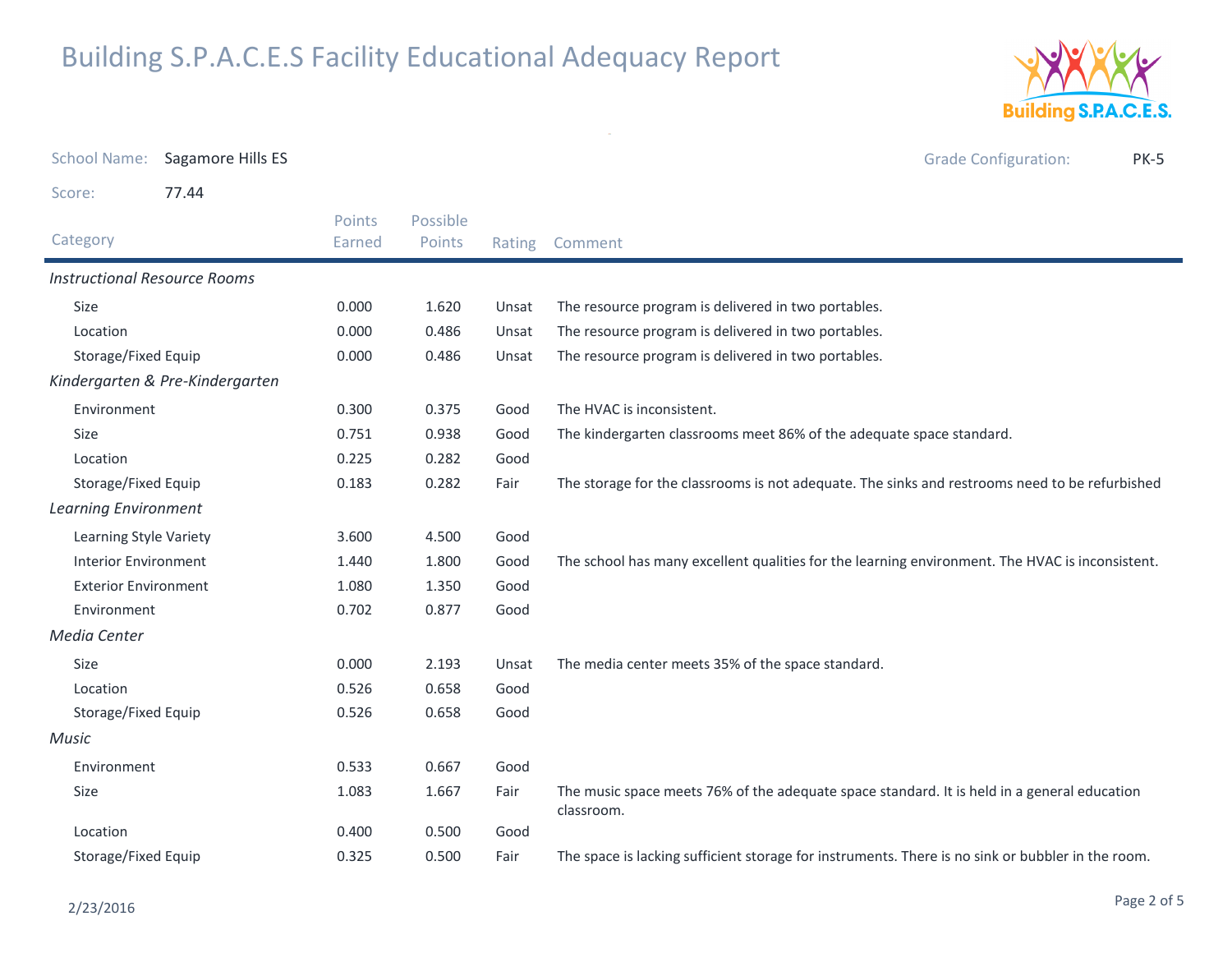

|                                  | School Name: Sagamore Hills ES |                  |                    |        | <b>Grade Configuration:</b><br><b>PK-5</b>                              |
|----------------------------------|--------------------------------|------------------|--------------------|--------|-------------------------------------------------------------------------|
| Score:                           | 77.44                          |                  |                    |        |                                                                         |
| Category                         |                                | Points<br>Earned | Possible<br>Points | Rating | Comment                                                                 |
| Performing Arts                  |                                |                  |                    |        |                                                                         |
| Environment                      |                                | 0.354            | 0.544              | Fair   | There is no ADA access to the stage.                                    |
| Size                             |                                | 1.088            | 1.360              | Good   |                                                                         |
| Location                         |                                | 0.326            | 0.408              | Good   |                                                                         |
| Storage/Fixed Equip              |                                | 0.326            | 0.408              | Good   |                                                                         |
| <b>Physical Education</b>        |                                |                  |                    |        |                                                                         |
| Environment                      |                                | 1.382            | 1.728              | Good   |                                                                         |
| Size                             |                                | 3.456            | 4.320              | Good   |                                                                         |
| Location                         |                                | 1.037            | 1.296              | Good   |                                                                         |
| Storage/Fixed Equip              |                                | 1.037            | 1.296              | Good   | There are floor tiles just inside the gym entrance that need replacing. |
| <b>Science</b>                   |                                |                  |                    |        |                                                                         |
| Environment                      |                                | 0.000            | 0.450              | Unsat  |                                                                         |
| Size                             |                                | 0.000            | 1.125              | Unsat  | There is no designed space for science.                                 |
| Location                         |                                | 0.000            | 0.337              | Unsat  |                                                                         |
| Storage/Fixed Equip              |                                | 0.000            | 0.337              | Unsat  |                                                                         |
| Self-Contained Special Education |                                |                  |                    |        |                                                                         |
| Environment                      |                                | 0.346            | 0.432              | Good   | The HVAC is inconsistent.                                               |
| Size                             |                                | 0.864            | 1.080              | Good   |                                                                         |
| Location                         |                                | 0.259            | 0.324              | Good   |                                                                         |
| Storage/Fixed Equip              |                                | 0.211            | 0.324              | Fair   | There is no hot water or changing space.                                |
| <b>Non-Instructional Spaces</b>  |                                |                  |                    |        |                                                                         |
| Administration                   |                                | 1.842            | 2.302              | Good   |                                                                         |
| Cafeteria                        |                                | 3.600            | 4.500              | Good   | There is no nearby restroom with hot water.                             |
| Food Service and Prep            |                                | 4.467            | 5.584              | Good   |                                                                         |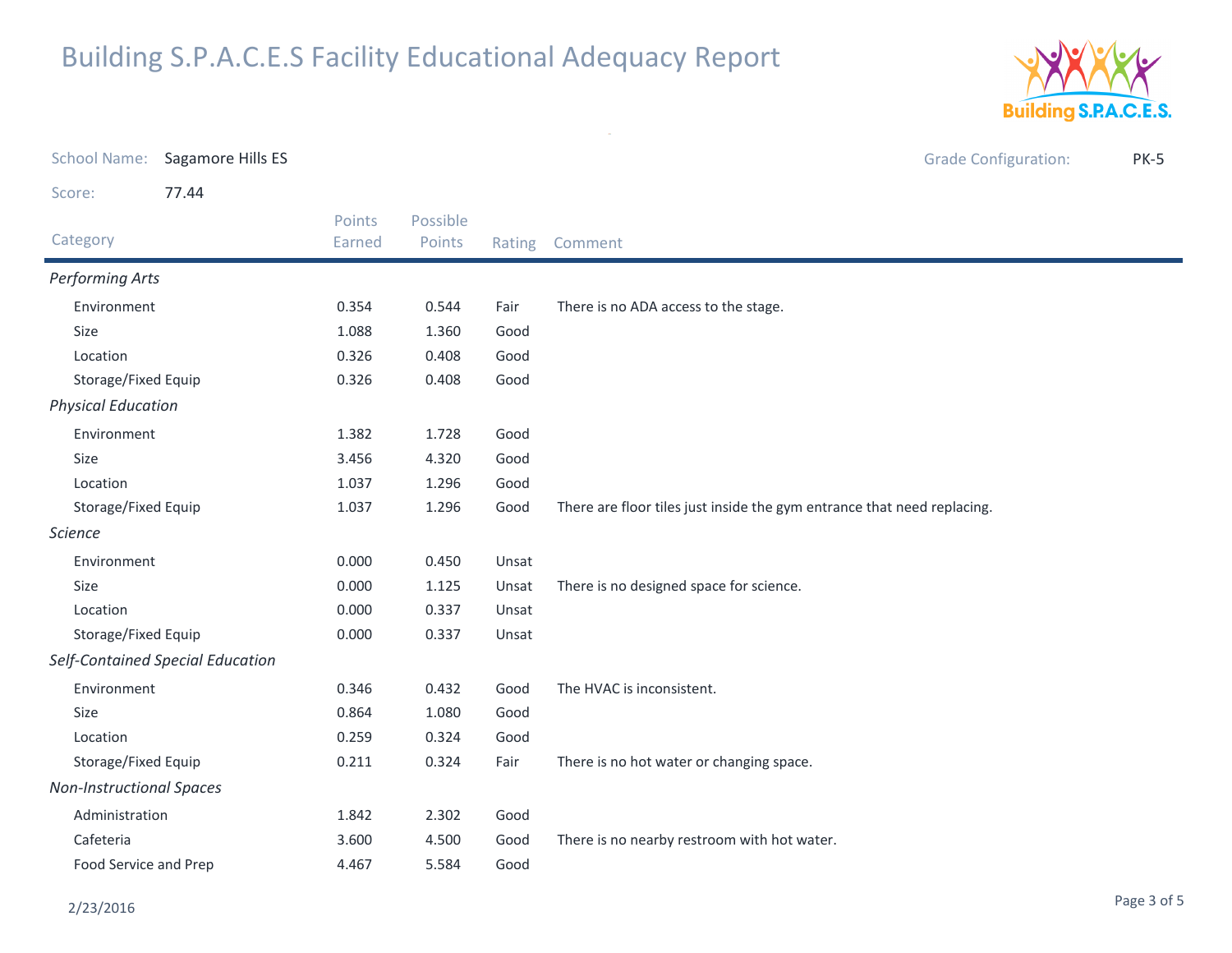

| <b>School Name:</b>                | Sagamore Hills ES                |                  |                    |       | <b>Grade Configuration:</b><br><b>PK-5</b>                                                                                   |  |
|------------------------------------|----------------------------------|------------------|--------------------|-------|------------------------------------------------------------------------------------------------------------------------------|--|
| Score:                             | 77.44                            |                  |                    |       |                                                                                                                              |  |
| Category                           |                                  | Points<br>Earned | Possible<br>Points |       | Rating Comment                                                                                                               |  |
| <b>Non-Instructional Spaces</b>    |                                  |                  |                    |       |                                                                                                                              |  |
| Clinic                             |                                  | 0.421            | 0.526              | Good  |                                                                                                                              |  |
| Counseling                         |                                  | 0.211            | 0.263              | Good  |                                                                                                                              |  |
|                                    | <b>Custodial and Maintenance</b> | 0.360            | 0.450              | Good  |                                                                                                                              |  |
| <b>Student Restrooms</b>           |                                  | 0.639            | 0.798              | Good  | There are no urinal partitions in the boys restroom.                                                                         |  |
| Faculty Work Space and Toilets     |                                  | 1.140            | 1.140              | Excel |                                                                                                                              |  |
| <b>Outside Spaces</b>              |                                  |                  |                    |       |                                                                                                                              |  |
| Vehicular Traffic                  |                                  | 1.170            | 1.800              | Fair  | The buses and cars share the same drop off and loading space                                                                 |  |
| <b>Pedestrian Traffic</b>          |                                  | 0.701            | 0.876              | Good  |                                                                                                                              |  |
| Parking                            |                                  | 0.475            | 0.731              | Fair  | There is a shortage parking spaces. The school has a strong contingent of volunteers supporting<br>the school.               |  |
| Play Areas                         |                                  | 2.107            | 2.107              | Excel |                                                                                                                              |  |
| Safety and Security                |                                  |                  |                    |       |                                                                                                                              |  |
| Fencing                            |                                  | 0.440            | 0.677              | Fair  | There is no fencing around the school. The north boundary of the school borders a creek. This<br>allows for possible access. |  |
| Signage & Way Finding              |                                  | 0.720            | 0.900              | Good  |                                                                                                                              |  |
| Ease of Supervision                |                                  | 2.160            | 2.700              | Good  |                                                                                                                              |  |
| <b>Controlled Entrances</b>        |                                  | 0.360            | 0.450              | Good  | There is no vestibule.                                                                                                       |  |
| <b>Technology Readiness</b>        |                                  |                  |                    |       |                                                                                                                              |  |
| IDF & MDF Environment              |                                  | 1.500            | 1.500              | Good  |                                                                                                                              |  |
| <b>Electrical Power</b>            |                                  | 1.000            | 1.000              | Good  |                                                                                                                              |  |
| Equity of Access, Wireless & Drops |                                  | 1.000            | 1.000              | Good  |                                                                                                                              |  |
| <b>LAN Connectivity</b>            |                                  | 1.500            | 1.500              | Good  |                                                                                                                              |  |
| <b>WAN Backbone</b>                |                                  | 1.000            | 1.000              | Good  |                                                                                                                              |  |
| <b>LAN-WAN Performance</b>         |                                  | 1.000            | 1.000              | Good  |                                                                                                                              |  |